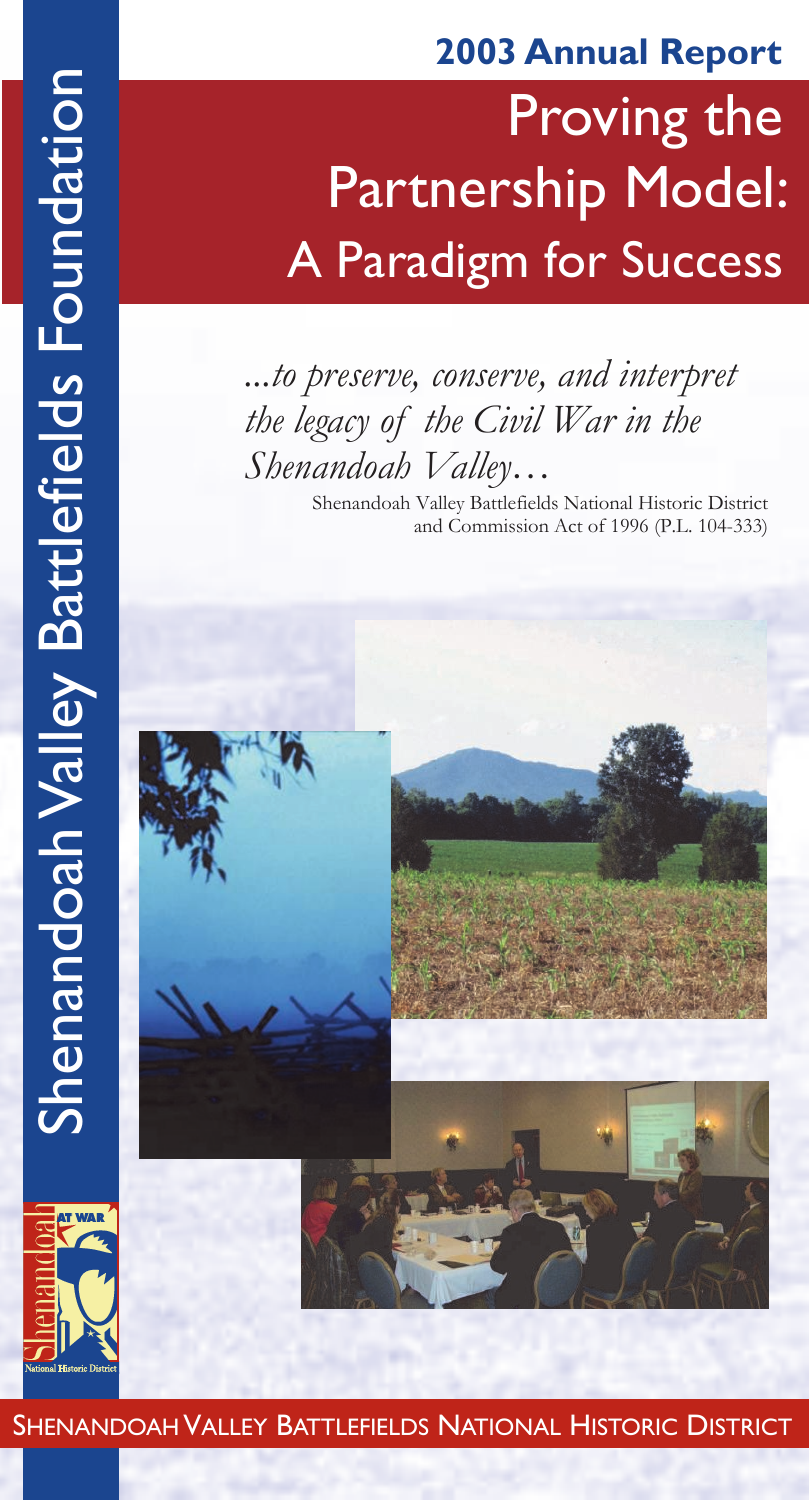#### **CONGRESSIONAL DELEGATION**

**SENATE** John Warner George Allen

#### **HOUSE OF REPRESENTATIVES**

Frank Wolf, *10th District* Bob Goodlatte, *6th District*

#### **2003 BOARD OF TRUSTEES**

Patricia L. Zontine, *Chair* Dan C. Stickley Jr., *Vice Chairman* Kris C. Tierney, *Treasurer* D. Eveland Newman, *Secretary* Joseph E. Callahan Vincent F. Callahan Faye C. Cooper John D. Crim III James A. Davis Beverley H. Fleming Kay D. Frye Nancy H. Hess Susie M. Hill Richard R. G. Hobson Donovan E. Hower Kathleen S. Kilpatrick Richard B. Kleese Allen L. Louderback John W. Mountcastle David W. Powers Alexander L. Rives James L. White

Doreen S. Williams

#### **STAFF**

Howard J. Kittell *Executive Director* John D. Hutchinson V, AICP *Program Manager for Resource Protection* Sherman L. Fleek, Lt. Col. USA (Ret) *Program Manager for Interpretation & Education* Elizabeth Paradis Stern *Program Manager for Government & Public Relations* Nancy R. Long *Office Manager*

#### **VOLUNTEERS**

Julie B. Armel Greg Bair Gerald Beam W. C. Bedall, Jr. Chris Bowlen Gene Bowlen Thomas Bowman James Bryant II Anita Cummins Gary Cunningham Debbie Diehl Linden Diehl Jack Doulton David A. Edwards Lee Foltz Sarah Foltz Benjamin Fordney Bibb Frazier James J. Geary Aaron Good Randy Harper, Jr. John L. Heatwole Irvin E. Hess Kurt Johnson Maral Kalbian Ellen Kaylor Phoebe Kilby Diane Klein David Knicely

Anita Landes Jim Lawrence Rachael Lilly D. Michael Liskey Violet Magalis Troy D. Marshall Vern Michael Robert H. Moore II Joyce Morden Gerald Myers Wayne Pence Nick Picerno Donald Pierce Carolyn Pohowsky Carol Poulson Steven Saunders Fred Sensabaugh Patty Sensabaugh Hal Sharpe W. Cullen Sherwood William Snuffin Nancy Sorrells **Julie Stickley** Thomas Strickler Joe Tamony Sergei Troubetzkoy Beatrice Woody John Woody

*… to create partnerships among Federal, State, and local governments, the regional entities of such governments, and the private sector to preserve, conserve, enhance, and interpret the nationally significant battlefields and related sites associated with the Civil War in the Shenandoah Valley…*

> Shenandoah Valley Battlefields National Historic District and Commission Act of 1996 (P.L. 104-333)

### **L E T T E R F R O M T H E C H A I R**

The Shenandoah Valley Battlefields Foundation is directed by both its federal legislation and the National Historic District's Management Plan to accomplish its mission substantially through partnerships. In the 21<sup>st</sup> century, partnering has become the preferred means of accomplishing large-scale tasks where there are numerous similar or overlapping interests. There is no doubt that partnering is the preferable approach – one the Battlefields Foundation embraces wholeheartedly. Certainly partnership-driven projects require more diplomacy, more intense negotiation, and invariably take longer. However, the collective results are definitely worth the effort.

So 2003 was a partnership-based year and required a lot of hard work, but we saw significant achievements on a number of fronts in the Shenandoah Valley Battlefields National Historic District.

There is a new national park, the Cedar Creek and Belle Grove National Historical Park. Battlefield land has been preserved and more is about to be preserved. The Kernstown Battlefield Association's debt is paid off. A preservation plan for two battlefields has been completed. In addition, the Winchester cluster is up and functional with two interim orientation centers. The Rockingham cluster is a work-in-progress and a new orientation center is being created in Highland County. New interpretive signs and brochures are available to the public. And successful marketing and promotional efforts are underway. All through partnerships!

Again in 2003 our congressional delegation did amazing work to secure full funding for the Battlefields Foundation. These funds enable the Foundation to assist communities and partners throughout the Valley. They must be commended for their strong leadership and their commitment to helping the people of the Shenandoah Valley preserve its history for Virginia and the nation.

In 2003 the Foundation distributed more than \$143,000 in grants to our partner organizations. These grants reach into the very warp and woof of the Valley's communities and assist local groups and governments in fulfilling the vision of the District's Management Plan.

Also in 2003 we were pleased to reelect the following individuals to the Board of Trustees: Richard B. Kleese, Nancy H. Hess, James L. White, and D. Eveland Newman. In addition, we welcomed five new Trustees: John D. Crim III, Richard R.G. Hobson, Donovan E. Hower and Doreen S. Williams. Also, Governor Mark Warner appointed Kathleen S. Kilpatrick, Director of the Virginia Department of Historic Resources, to the Board of Trustees.

Lastly, I want to thank the Foundation's staff for their individual and collective efforts to implement the directives of the Board of Trustees and the Management Plan. Under the leadership of Howard Kittell, the staff is a dedicated, creative and extremely talented group — a most effective partnership in their own right.

It has been a special privilege to be chair of the Battlefields Foundation's Board of Trustees for the past year. We went through a number of growing pains. But we ended 2003 a stronger and more determined if not a more complex organization. I am pleased to hand the chair's gavel over to Dan Stickley. Dan and I served together on the National Historic District Commission and for three years on the Foundation's Board. Dan is a tremendously thoughtful, perceptive, and principled individual. He will ensure that the Foundation maintains the high ground.

> Patricia L. Zontine *2003 Chair*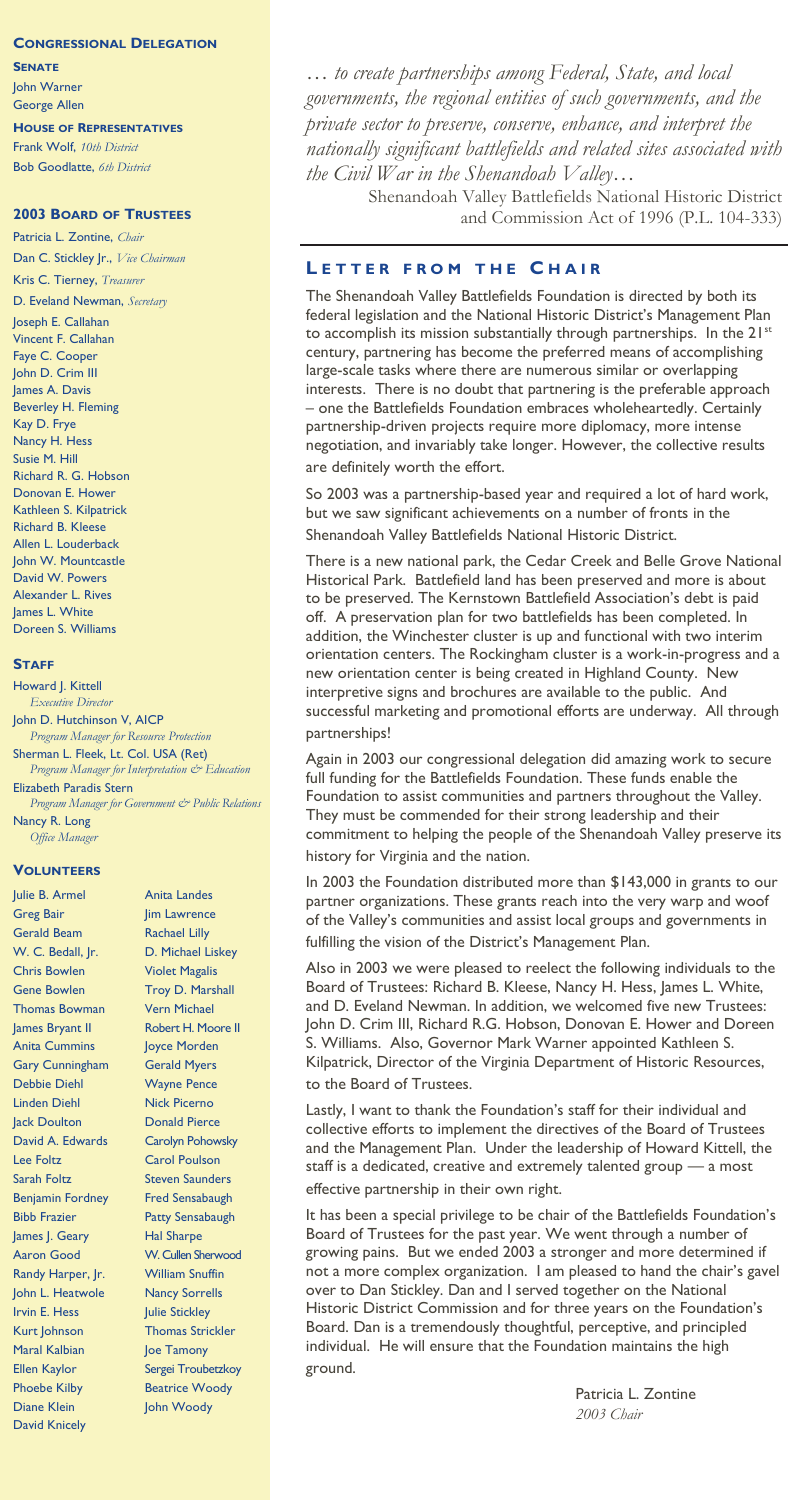## Management & Partnerships

### **Implementation Grants Program**



In 2003 the Foundation awarded grants to 18 partners totaling \$142,340 for projects that will help implement the District's Management Plan. The Battlefields Foundation's grants are funded primarily from its annual federal appropriation. Through the grants program, the Foundation shares this federal funding with partner organizations. So far the Implementation Grants program has leveraged more than \$2.2 million for projects throughout the Shenandoah Valley. (Please see page 5 for a list of 2003 grants.)

itchard House at Kernstown

## **International Heritage Development Conference**

In June 2003 the Battlefields Foundation was pleased to be a cosponsor of the International Heritage Development Conference in Pittsburgh, a collaborative effort of the Alliance of National Heritage Areas, many of the 24 national heritage areas, the National Park Service, and others. Almost 370 participants from four continents attended the four-day conference. The Foundation organized and/or participated in four of the conference sessions. The overall theme showcased successful examples of using history as an



economic development tool. Noted historian and author David McCullough speaking at the conference



Carrington Williams

## **Carrington Williams Preservation Award**

At its Annual Meeting in November 2002, the Board of Trustees established the Carrington Williams Preservation Award. The award was created to honor the memory of the Foundation's founding chairman, Carrington Williams, and to keep alive in the people of the Shenandoah Valley Mr. William's love of American history, his passion for Civil War battlefield preservation, and his determination to develop partnerships wherever possible. The award will be given annually to an individual or organization who has exhibited the

characteristics Carrington Williams so ably embodied, encouraging others to continue the work he so valued.

## **Cedar Creek & Belle Grove National Historical Park**

In the fall of 2002, Foundation Chair Pat Zontine was invited to testify before a Senate committee on behalf of legislation that would create a new national park in the Shenandoah Valley. The creation of this park was one of the recommendations of the District's Management Plan. Introduced in June 2002 by Rep. Frank Wolf and Sen. John Warner, the legislation was the result of extensive work by four local partners to shape a new model national park: a partnership park. Congress passed the legislation and the President signed it on December 19, 2002. On a snowy January day, the park's five legislated partners—the Cedar Creek Battlefield Foundation, Belle Grove Plantation, the National Trust for Historic Preservation, the Shenandoah Valley Battlefields Foundation, and the National Park Service gathered on the front steps of Belle Grove along with members of our congressional delegation, representatives of the Department of Interior, and local leaders to dedicate the new park. Since the park was created, the Foundation and its partners

have been working on "early action" projects th<mark>at</mark> are precursors Congressman Frank Wolf at the dedication of the Cedar<br>Creek and Belle Grove National Historical Park to general management plan for the park.

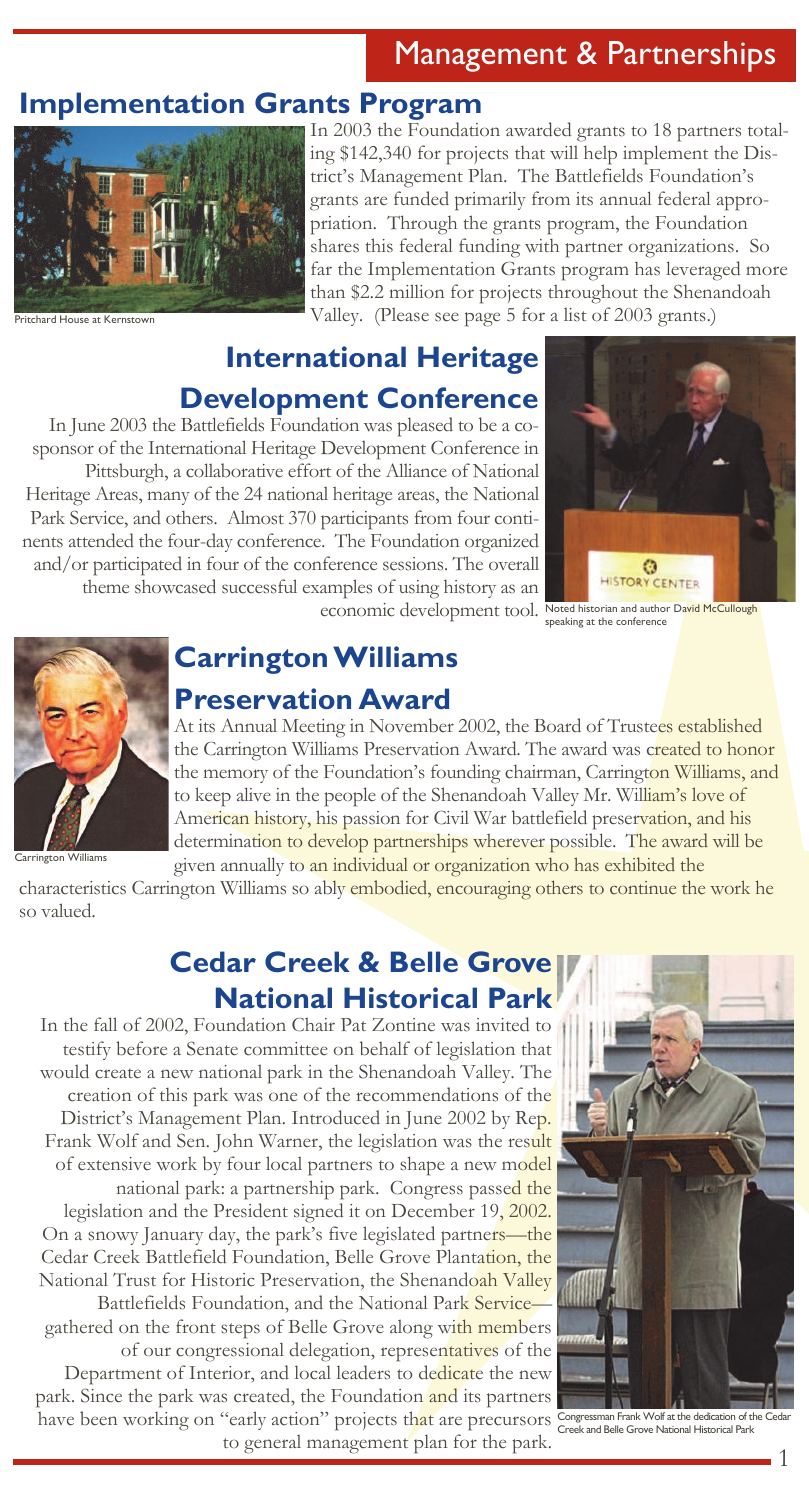## **Final Protection of Second Kernstown**

The Foundation secured grants from the U.S. Department of Agriculture and Frederick County to purchase a 62-acre easement at the Pritchard-Grim Farm, allowing the Kernstown Battlefield Association to retire the mortgage on the property and begin to focus on protection of the buildings and



interpretation of the battlefield. Partners gather to help KBA President Larry Duncan burn the mortgage.



## **Cross Keys & Port Republic Preservation Plan**

During Fiscal Year 2003, the Foundation and Rockingham County completed the landowner-directed preservation plan for the Cross Keys and Port Republic battlefields, funded through a grant from the American Battlefield Protection Program (ABPP). Following endorsement by the landowners and the Foundation's Board of Trustees, the Rockingham County Board of Supervisors approved the plan in October 2003.

## **Fisher's Hill & Tom's Brook Preservation Plan**



The Foundation obtained an ABPP grant for Shenandoah County to develop a preservation plan with landowners at Tom's Brook and Fisher's Hill. Work commenced in 2003 and will be completed in 2004.

## **Battlefield Protection Projects**

By the end of Fiscal Year 2003, the Foundation had protected almost 200 core battlefield acres through fee simple purchase from willing sellers or conservation easement. To date, the

*Ensuring the preservation of histor lands on which the sons and daughthers of Virginia as well as the nation sacrificed their lives during the national Civil War is important. Our child will benefit from seeing first hand the forests and fields throughout the Shenandoah Valley that contribut to the rich history of the region and our nation.* -U.S. Senator George Allen (

Foundation has protected battlefield land at Third Winchester (37 acres), Kernstown (62 acres), Cedar Creek (134 acres), Fisher's Hill (22 acres), Cross Keys (8 acres) and McDowell (13 acres). Meanwhile, the Foundation is in active negotiation with owners of more than 1,200 acres of battlefield land.

## Visitor Services & Tourism

## **Logo and Graphics**

Throughout 2003, the "brand" for the National Historic District—the logo and graphic "look" introduced in 2002—began to appear on signs, brochures, advertising, lapel pins, and the District website. Also in 2003,



the Foundation moved forward to develop entrance signs for the 18 principal highway entrances into the District. These signs, funded by a TEA-21 grant from VDOT, will be begin to be installed along District roads in 2004.



## **Winchester Cluster Orientation Centers & Cluster Brochure**

The Foundation assisted local partners in the Winchester area in forming their cluster group. In the fall of 2002, the group designated two interim cluster orientation centers and began work on a brochure to direct visitors to area attractions. In support of this effort, the Foundation and Shenandoah University's Historical & Tourism Center coordinated and funded the development of the brochure, the first of five cluster brochures highlighting Civil War sites in the District.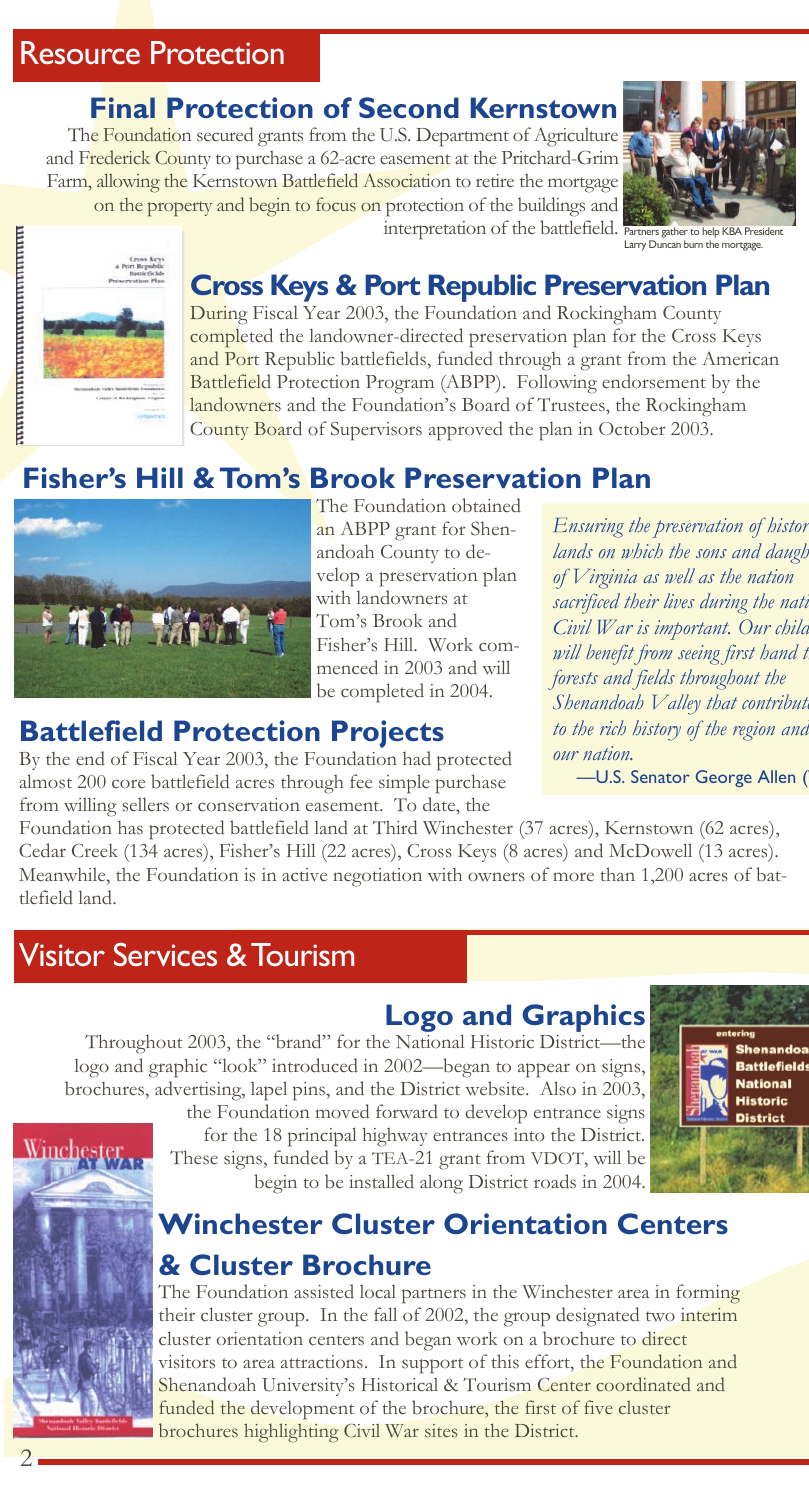## Interpretation & Education

## **Civil War Trails Signage**

In 2003, the Foundation worked with partners to fund or install 11 Virginia Civil War Trails signs at sites throughout the National Historic District, including Cross Keys, Bridgewater, and Page County's Columbia Bridge. Civil War Trails is one of the Foundation's key partners.

### **Supporting Reenactments**

The Foundation co-sponsored battle reenactments at Cedar Creek, McDowell, and New Market in 2003 to support partner efforts to share the Valley's Civil War story with visitors.

## **District Interpretive Brochure**

*lands on which the sons and daughters sacrificed their lives during the nation's* 

*Ensuring the preservation of historic* 

*Civil War is important. Our children*   $he$ 

*Shenandoah Valley that contributed to the rich history of the region and* 

VA)

In February 2003 the Foundation introduced a new interpretive brochure for the District. This publication provides an overview of the military and civilian experiences in the Valley and briefly describes Valley battles within the context of the surrounding campaigns.

## **District-wide Interpretive Plan**

In 2003 the Foundation secured an ABPP grant to develop a District-wide interpretive plan. The plan will be created in partnership with local, regional, and national experts and stakeholders. Work commenced in 2003 and will be completed in 2005.

## **Cross Keys-Port Republic Kiosk**

With the generous support of the Copernicus Group, the Foundation developed an interpretive "kiosk" for the Cross Keys and Port Republic battlefields. The kiosk, located at the Carrington Williams Interpretive Site, will tell the story of these "twin" battlefields, direct visitors to significant points of interest on the battlefields, and encourage them to explore the entire National Historic District. Coupled with the kiosk will be a new driving tour brochure for the two battlefields.





## **Advertising and Promotion**

Throughout 2003, the Foundation sought out venues in which to begin advertising the District and sites within it. The example shown here for the Winchester cluster was produced in partnership with the local convention and visitors bureau and Shenandoah University's Historical & Tourism Center. In 2004, the Foundation will expand its marketing partnership efforts in a broad collaboration with sites commemorating 1864's dramatic events throughout the Valley.

### **ShenandoahAtWar.org**

In the fall of 2002, the Foundation launched its new website as a means of giving the National Historic District a distinctive, high-quality presence on the internet. Throughout 2003 the Foundation continued to enhance and update it. Here visitors can explore the Valley's Civil War history and learn how to experience it in person. They can also learn more about the Foundation's preservation mandate and how they can be a part of this important work.







TRAI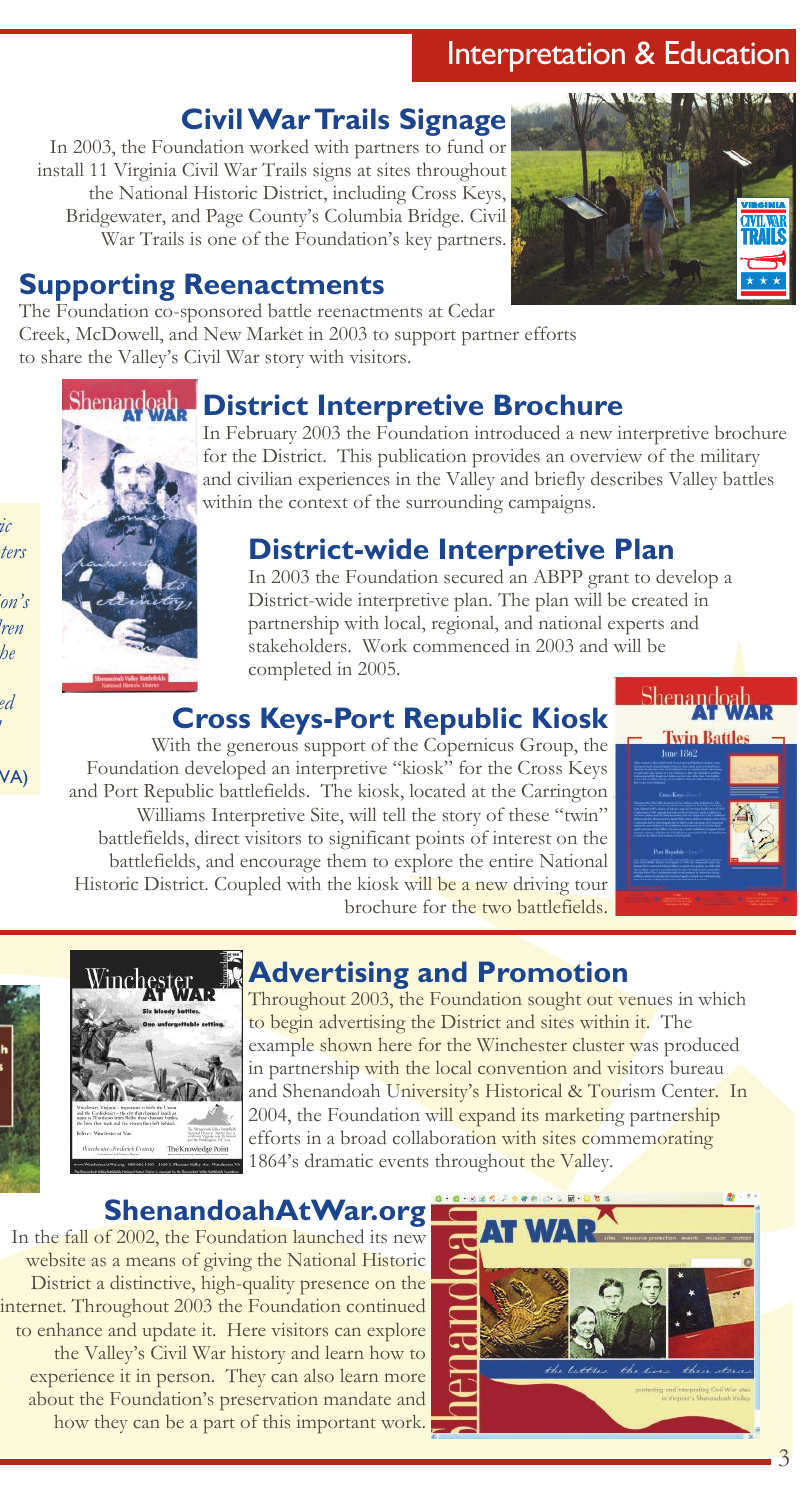## Funding the Foundation's Work

As part of the Fiscal Year 2003 federal budget, the Battlefields Foundation received appropriations of \$2,000,000 for battlefield preservation and \$500,000 for projects, programs and operations. This funding was secured through the support and strenuous efforts of our congressional delegation: Senators John Warner and George Allen and

Representatives Frank Wolf and Bob Goodlatte. Each year, tremendous efforts are put forth to secure funding to implement the Management Plan through the Foundation. This requires that the Foundation continue



to demonstrate a high level of success and partnering.

 Also in 2003, the Foundation received a state appropriation of \$96,500 from the Virginia General Assembly. These funds are being used for the Foundation's branding and marketing efforts and for restoration projects. We are indebted to our friends in the legislature for their support and hard work to secure this

funding, especially Delegates Vincent F. Callahan and Allen Louderback, who serve on the Foundation's Board of Trustees, as well as Senator Russ Potts and Delegates Beverley Sherwood and Clay Athey, who continue to offer their strong support for the Foundation's work.

### **The Foundation is extremely grateful to the following private donors for their support of its efforts to preserve the Shenandoah Valley's Civil War history and landscape.**

Mr. & Mrs. B. Randolph Boyd Branch Banking and Trust Company Brandt Research Consulting, LLC Rudolph Bumgardner, III The Cartledge Foundation, Inc. Community Wireless Structures II, LLC Denton Family Foundation Ben Ritter Roanoke Civil War Round Table Rockingham Publishing Company, Inc. Shenandoah Valley Civil War Round Table Craig R. Stevens Paul A. and Christine M. Swinehart Winchester Evening Star, Inc.

In addition to these appropriations, the Battlefields Foundation also secured grants from the following public agencies and private foundations:

- \* American Battlefields Protection Program, National Park Service, U.S. Department of the Interior: for development of the District-wide interpretation and education program (\$35,000).
- \* American Farm and Ranchland Protection Program, U.S. Department of Agriculture and Frederick County: to purchase a conservation easement on the Kernstown battlefield from the KBA (FRPP: \$280,000; FC: \$140,000).

### **Carrington Williams Preservation Fund**

In the summer of 2003, the Foundation initiated the Carrington Williams Preservation Fund. The purpose of this fundraising initiative is to secure private support that will supplement the federal land preservation appropriations that the Foundation receives.

These private funds will enable the Foundation to move more quickly to protect key pieces of battlefield than is afforded by the public funding process. They will also enable the Foundation to judiciously purchase options on land and supplement other land acquisition expenses.

This fund was a dearly held wish of the Foundation's founding chairman, Carrington Williams. He was planning for this fundraising effort at the time of his death. It seemed appropriate to name the fund for the man who so passionately cared about this effort, so central to the mission of the Battlefields Foundation.

An initial goal of \$100,000 has been established with a longer-term goal of \$500,000. Individuals wishing to learn more about this contribution opportunity may contact the Foundation's offices at 888-689-4545 to receive additional information.

 $\star$  Agua Fund: to expand the Foundation's Implementation Grants program and create more effective local conservation efforts (\$50,000).

**★** Center for Civil War Living History: to help preserve land at the McDowell and New Market battlefields (\$222,500). The Center was established to distribute the donations made by the producers of the film "Gods and Generals" on behalf of the reenactors in the film.

 Frederick County, Virginia: to assist with the preservation of the Kernstown battlefield (\$140,000). This was in partnership with the Kernstown Battlefield Association.

 The Copernicus Group: to create an interpretive kiosk at the Cross Keys battlefield (\$5,000).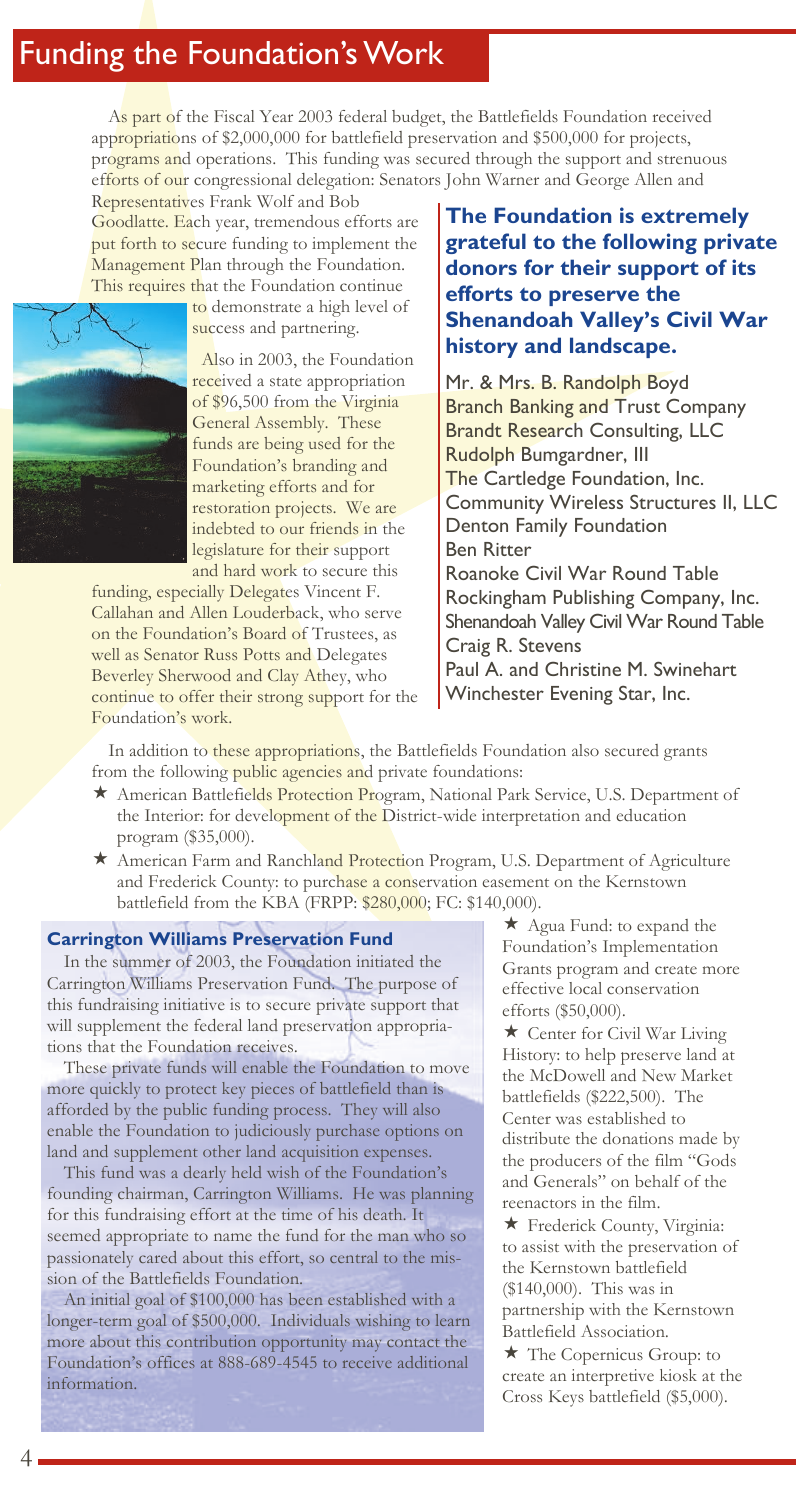### **2003 Implementation Grants**

In 2003, the Battlefields Foundation was pleased to award Implementation Grants to the following organizations to help implement the District's Management Plan.

- Highland Historical Society: \$8,000 for the McDowell battlefield orientation center interpretive film
- Highland Historical Society: \$10,000 for the masonry restoration at the Mansion House
- Cedar Creek Battlefield Foundation, Frederick County: \$5,000 for an archeological survey and GPS mapping of Cedar Creek XIX Corps earthworks
- Summer-Koontz Camp #490, SCV, Page County: \$2,080 for a Virginia Civil War Trails marker
- Civil War Preservation Trust, Highland County: \$7,500 for improvements to visitor access to the McDowell battlefield
- Harrisonburg Convention and Visitors Bureau/Harrisonburg Downtown Renaissance: \$4,160 for two Civil War Trails markers in Historic Downtown Harrisonburg
- Winchester-Frederick County Historical Society: \$10,000 for a historic structures report for Stonewall Jackson's Headquarters
- Stone House Foundation, Frederick County: \$3,700 for a study of the African American experience in Newtown during the Civil War
- Frederick County Historic Resources Advisory Board: \$8,000 for Historic Resources Advisory Board training and development of procedural guidelines
- Kernstown Battlefield Association, Winchester and Frederick County: \$7,000 for stabilization of the Pritchard House
- Kernstown Battlefield Association, Winchester and Frederick County: \$10,000 for restoration of the battlefield landscape
- Valley Brethren-Mennonite Heritage Center, Harrisonburg: \$10,000 for restoration of Turner's Mill
- Augusta County Historical Society: \$10,000 for purchase of computer-based kiosks and software development for county Civil War history
- Elkton Historical Society, Rockingham County: \$2,080 for a Virginia Civil War Trials marker at the Jennings House
- Cross Keys-Mill Creek Ruritan Club, Rockingham County: \$10,000 for restoration of Union Church
- County of Warren: \$5,000 for an adaptive reuse study for the McKay House
- Fort Collier Civil War Center, Winchester: \$7,900 for emergency repairs to the Stine House at Fort Collier
- Society of Port Republic Preservationists, Rockingham County: \$9,900 for installation of exhibits at the Port Republic Museum
- Valley Conservation Council, Frederick, Clarke, Shenandoah, and Warren counties: \$7,000 for landowner educational programs for land conservation
- Waynesboro Heritage Foundation, Waynesboro: \$5,000 for implementation of the interpretive plan for the Plumb House

### **Fiscal Year 2003 Appropriations, Grants and Gifts**

The Battlefields Foundation is supported by congressional appropriations, a state appropriation, and various public and privatesector grants. One of the purposes of the Foundation is to actively seek a variety of funding sources for itself and partners that will enable us to implement the Management Plan for the National Historic District.

### *Federal Appropriations*

| <b>Programs and Administration</b> | 500,000   |
|------------------------------------|-----------|
| <b>Resource Protection</b>         | 2,000,000 |
| <b>State Appropriation</b>         |           |
| Marketing and Restoration          | 96.500    |
| <b>Transportation Enhancement</b>  | 122,500   |
| <b>Public and Private Grants</b>   |           |
| <b>Public-sector Grants</b>        | 455,000   |
| <b>Private-sector Grants</b>       | 280,500   |

### **Fiscal Year 2003 Budgeted Programs and Administration**

| <b>Administration and Program Development</b> | 390,900    |
|-----------------------------------------------|------------|
| <b>Professional Services</b>                  | 28,000     |
| <b>Resource Protection</b>                    |            |
| <b>Planning and GIS Mapping</b>               | 30,000     |
| <b>Cultural Resource Reports</b>              | 20,000     |
| <b>Property Management</b>                    | 12,000     |
| <b>Battlefield Preservation</b>               | 3,655,500* |
| <b>Cluster Development</b>                    | 10,000     |
| <b>Interpretation and Education</b>           |            |
| Virginia Civil War Trails Signs               | 36,000     |
| <b>Cluster Wayfinding Signage</b>             | 15,000     |
| <b>Mobile Display</b>                         | 4,000      |
| <b>Tourism and Promotion</b>                  |            |
| <b>Web Development and Maintenance</b>        | 27,000     |
| <b>Brochure Design</b>                        | 4,000      |
| <b>Printing and Distribution</b>              | 20,000     |
| <b>Newsletters and Annual Report</b>          | 10,000     |
| <b>District Advertising</b>                   | 15,000     |
| <b>2003 Implementation Grants</b>             | 150,000    |
| <b>Entrance Sign Program</b>                  | 122,500    |
| <b>Office Relocation</b>                      |            |
| Renovation                                    | 15,000     |
| Equipment                                     | 12,500     |
| <b>Furnishings</b>                            | 12,800     |

\*This figure includes battlefield preservation appropriations carried over from the prior fiscal year.